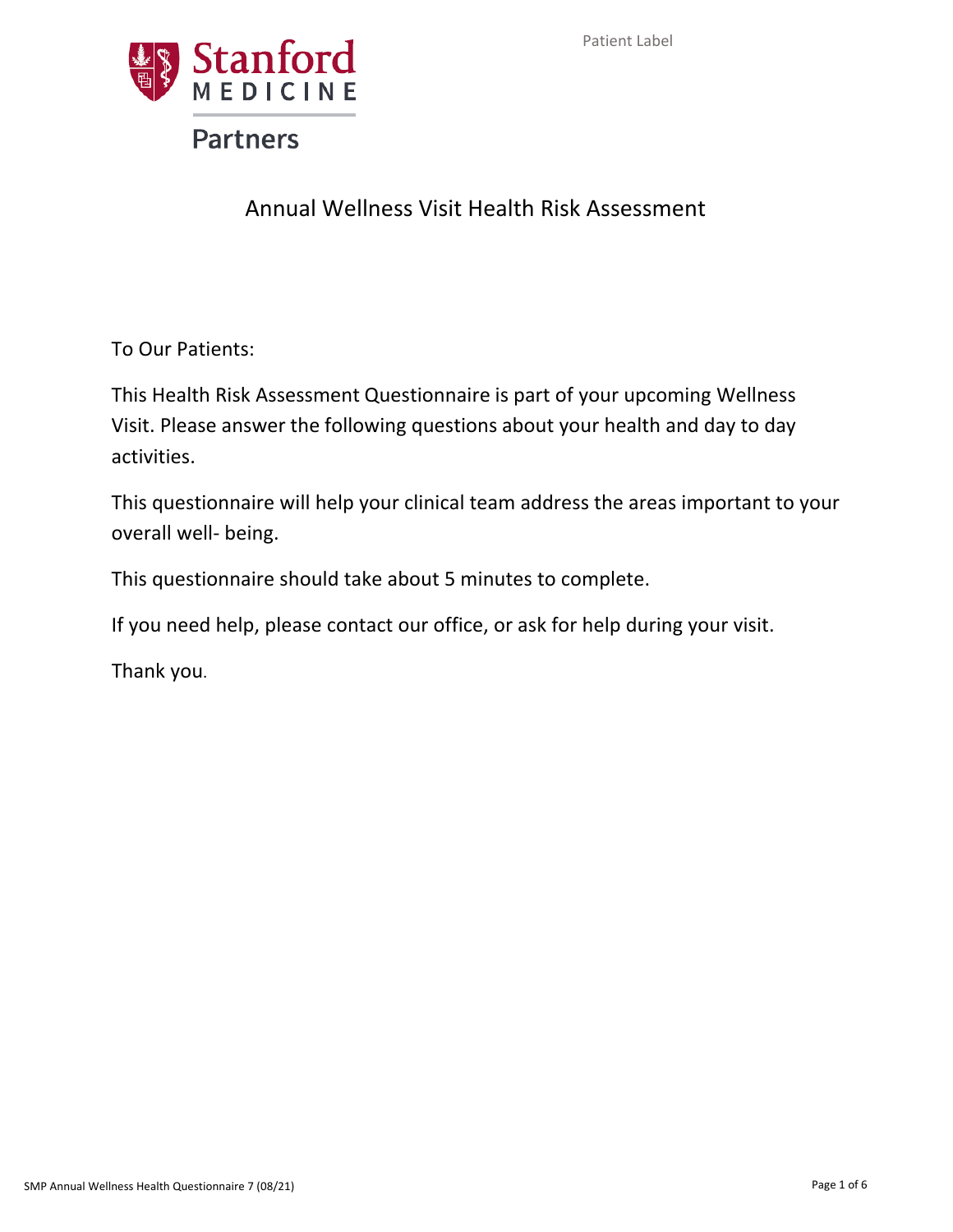

## **Please answer the following questions to the best of your ability.**

1. In general, how would you rate your overall health?

| Excellent | Very Good | Good | $e$ air | Poor |
|-----------|-----------|------|---------|------|
|-----------|-----------|------|---------|------|

2. In general, how would you rate your quality of life?

| Excellent | Very Good<br>Good | air | oorף |
|-----------|-------------------|-----|------|
|-----------|-------------------|-----|------|

### 3. In general, how would you rate your mental health?

| Excellent | Good<br>ver: | iood | $5$ air | oorף |
|-----------|--------------|------|---------|------|
|-----------|--------------|------|---------|------|

4. In the **past 7 days**, how much did your pain interfere with your day to day activities?

| $\Box$ Not at all | $\Box$ A little bit | $\Box$ Somewhat $\Box$ Quite a bit $\Box$ Very much |  |  |
|-------------------|---------------------|-----------------------------------------------------|--|--|
|-------------------|---------------------|-----------------------------------------------------|--|--|

5. Over the **last two weeks**, how often have you been bothered by any of thefollowing problems?

|                                                   | Not at all | Several days | More than half<br>the days | <b>Nearly</b><br>every day |
|---------------------------------------------------|------------|--------------|----------------------------|----------------------------|
| Little interest or<br>pleasure in doing<br>things |            |              |                            |                            |
| Feeling down,<br>depressed or<br>hopeless         |            |              |                            |                            |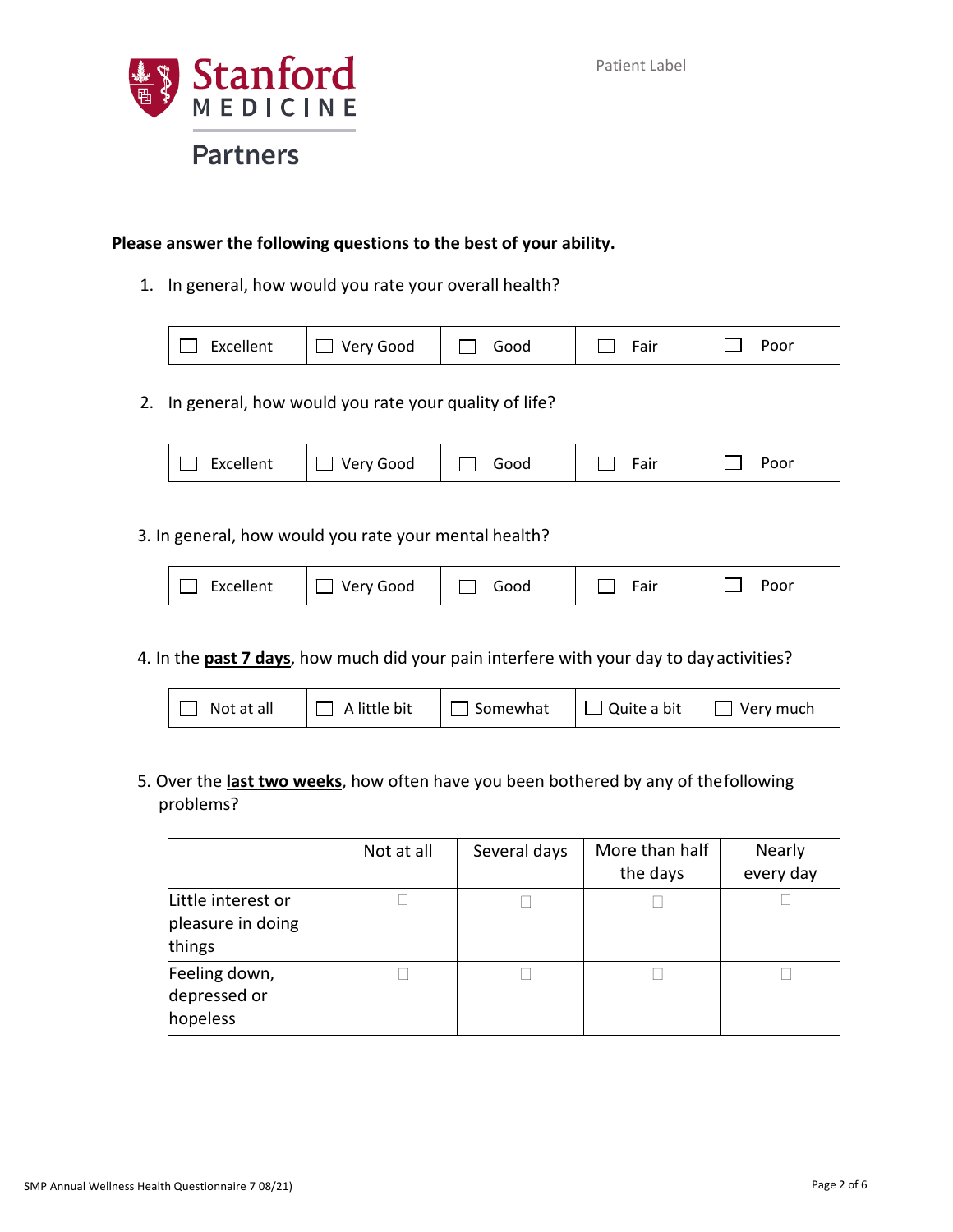

**6.** Because of a health or physical problem, do you have any difficulty doing the following activities **without special equipment or help from another person**

|                                                                       | I do not have<br>difficulty | Yes, I have<br>difficulty | I am not able to do this<br>activity unassisted |
|-----------------------------------------------------------------------|-----------------------------|---------------------------|-------------------------------------------------|
| <b>Bathing</b>                                                        |                             |                           |                                                 |
| Dressing and grooming                                                 |                             |                           |                                                 |
| Eating                                                                |                             |                           |                                                 |
| Using the toilet                                                      |                             |                           |                                                 |
| Getting in and out<br>of bed or chairs                                |                             |                           |                                                 |
| Managing medications                                                  |                             |                           |                                                 |
| Managing money                                                        |                             |                           |                                                 |
| Household activities,<br>like food prep, laundry,<br>and housekeeping |                             |                           |                                                 |
| Can you shop for groceries<br>and clothes?                            |                             |                           |                                                 |
| Can you get to places out<br>of walking distance?                     |                             |                           |                                                 |

### 7. In the past 6 months, have you accidentally leaked urine?

|--|

## 8. A fall is when your body goes to the ground without being pushed. Did you fall in the **past 12 months**?

| ⊤ Yes                   | l No              |
|-------------------------|-------------------|
| If yes, how many times? | Were you Injured? |

### Do you feel unsteady when standing or walking?

Do you worry about falling?

 $\Box$  Yes  $|\Box$  No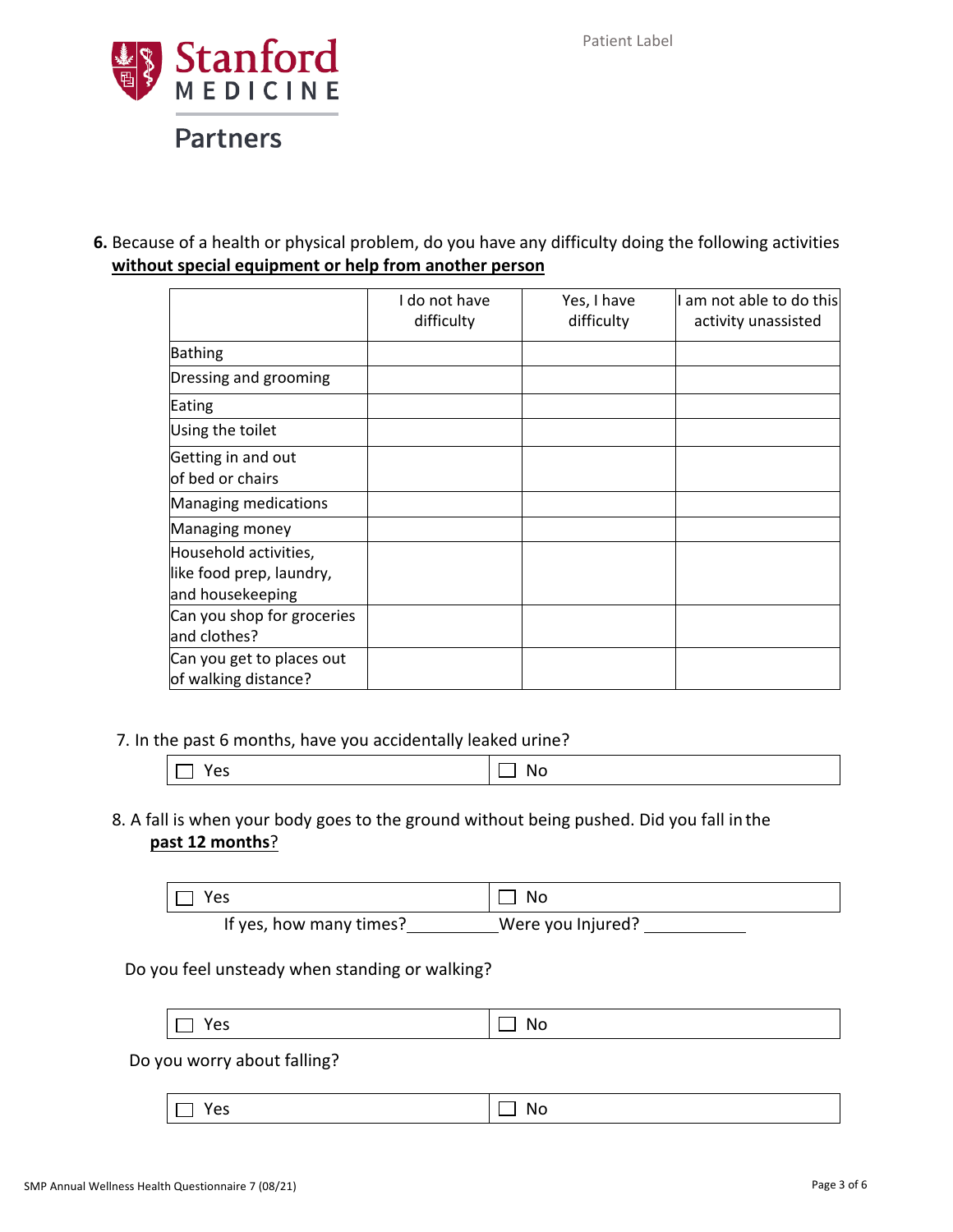

9. What is your walking status?

| $\Box$ Walk unassisted | Use a cane or walker | Use a wheelchair |
|------------------------|----------------------|------------------|
|------------------------|----------------------|------------------|

10. Do you think you have a hearing problem, or do others think you have a hearingproblem?

| . .<br>$-$<br>. | w<br>.<br>$\sim$ |
|-----------------|------------------|
|-----------------|------------------|

#### 11. Do you wear hearing aids?

| $\sim$<br>D.<br>w<br>ີ<br>$\overline{\phantom{a}}$ |  |
|----------------------------------------------------|--|
|----------------------------------------------------|--|

## 12. Do you have difficulty driving, watching TV, reading, or doing any of your daily activities?

| ີ |  |
|---|--|
|---|--|

### 13.How is your appetite?

| Excellent | Very Good | Good | Fair | Poor |
|-----------|-----------|------|------|------|
|-----------|-----------|------|------|------|

14. How many servings of fruits and vegetables do you eat on a typical day?

| 1More than 5 | 3-5 servings | 1-2 servings | I do not eat fruit<br>and vegetables |
|--------------|--------------|--------------|--------------------------------------|
|--------------|--------------|--------------|--------------------------------------|

### 15. Does the place where you live have the following safety concerns addressed?

|                                                     | Yes | No |
|-----------------------------------------------------|-----|----|
| Loose rugs secured                                  |     |    |
| Carbon Monoxide detector                            |     |    |
| Working smoke alarm                                 |     |    |
| Good lighting in walkways                           |     |    |
| Solid hand rails on stairs                          |     |    |
| Non-slip flooring in tub or<br>shower, or grab bars |     |    |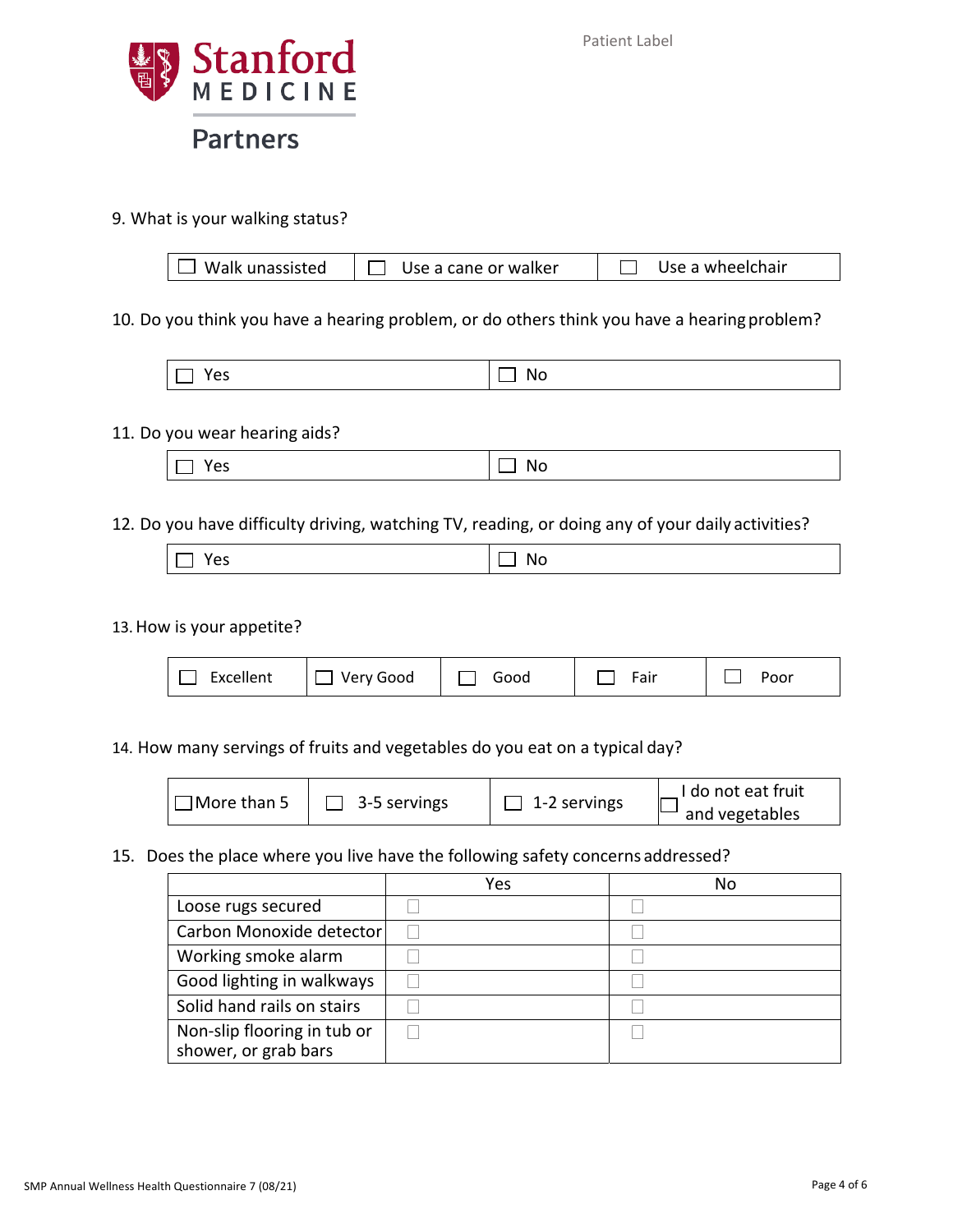

## 15. What is your usual form of transportation?

| Drive self | Driven by others | Bus/taxi/paratransit |
|------------|------------------|----------------------|
|            |                  |                      |

16. Is your Advance Healthcare Directive on file with us?

| N<br>∼ |
|--------|
|--------|

17. In the past four weeks, would there have been someone available (family, friend, etc.) to help you if you would have needed and wanted the help? For example. If you felt lonely, depressed, got sick and needed to stay in bed, needed help with daily chores, or just needed to take care of yourself.

| Yes, as much as<br>needed | Yes, quite a<br>bit | $\Box$ Yes, some | $\Box$ Yes, a little | No, not at<br>all |
|---------------------------|---------------------|------------------|----------------------|-------------------|
|---------------------------|---------------------|------------------|----------------------|-------------------|

18. How many days per week do you usually exercise?

19. If you exercise, on average, how long is your exercise session?

## 20. How intense is your physical exercise?



21. In a typical week, how many days do you drink alcohol (beer, wine, liquor, cocktails)? day(s) a week

| 22. On days when you do drink how many alcoholic drinks doyou consume?     |  |
|----------------------------------------------------------------------------|--|
| (one drink= 12 oz of beer, 5 oz. of wine, or 1.5 oz. of distilled spirits) |  |

23. What is the most number of drinks you've had in one day in the past 6 months?